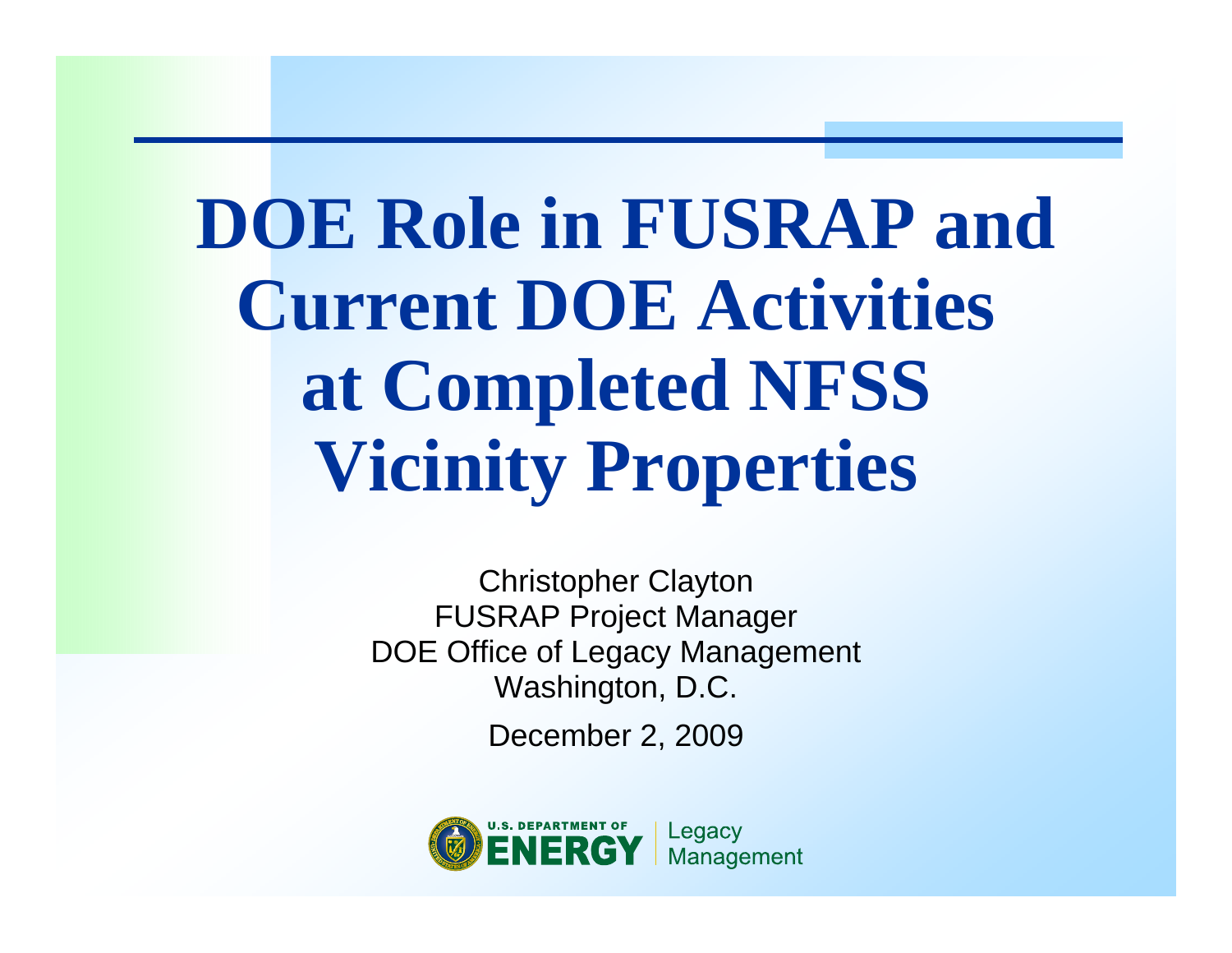### **DOE Role in FUSRAP**

- The 1998 and 1999 Energy and Water Development Appropriations Acts assigned cleanup role to U.S. Army Corps of Engineers (USACE)
- The 1999 Memorandum of Understanding defined roles and responsibilities
- DOE is responsible for determining eligibility and providing long-term care
- **USACE** is responsible for assessment, remediation, and regulatory closure

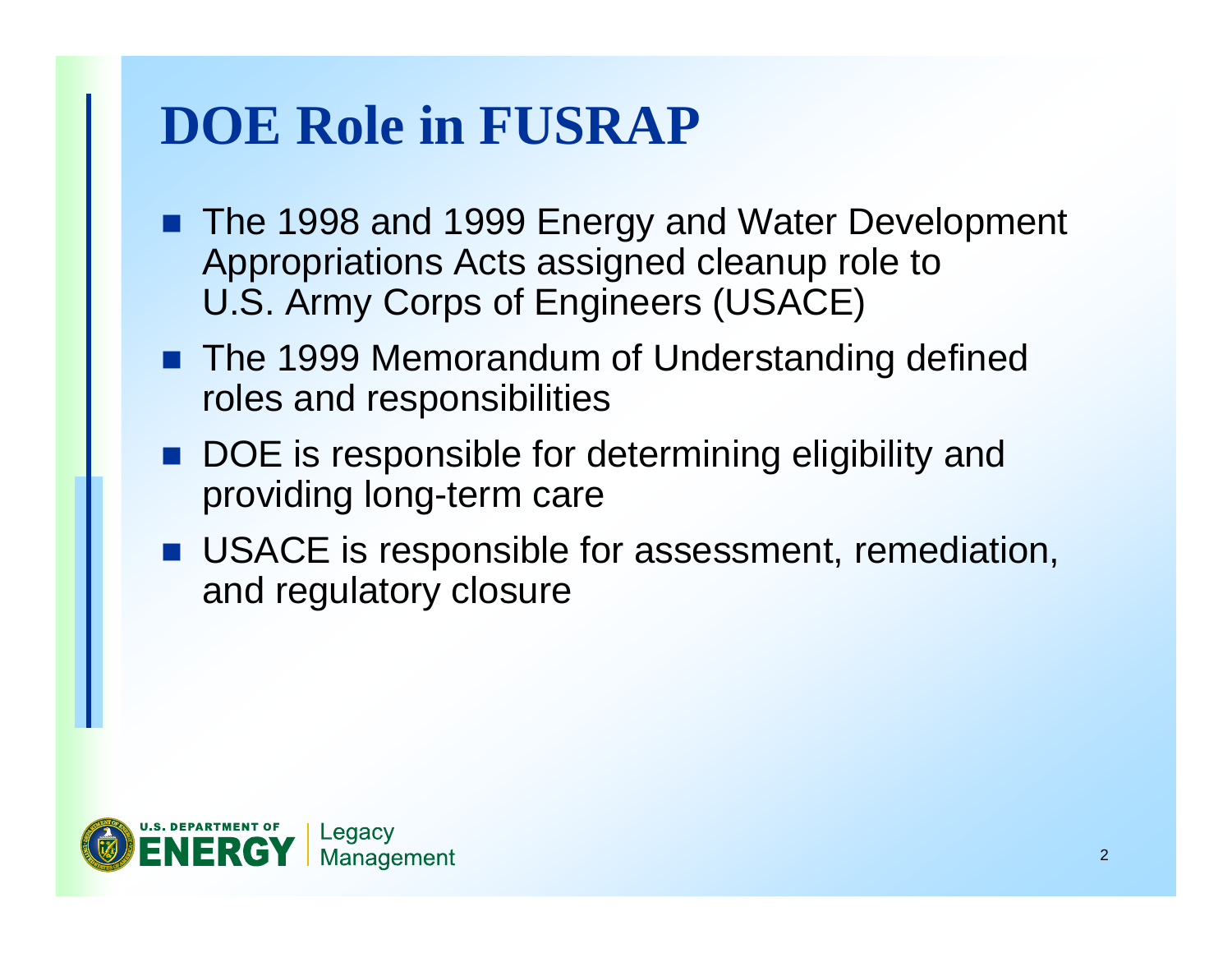#### **DOE Role in FUSRAP (continued)**

From *Process for Transition of Responsibilities for Formerly Utilized Sites Remedial Action Program Sites from the U.S. Army Corps of Engineers to the U.S. Department of Energy for Long-Term Surveillance and Maintenance*, Waste Management 2006

Note: USACE assessment and cleanup follows the CERCLA process



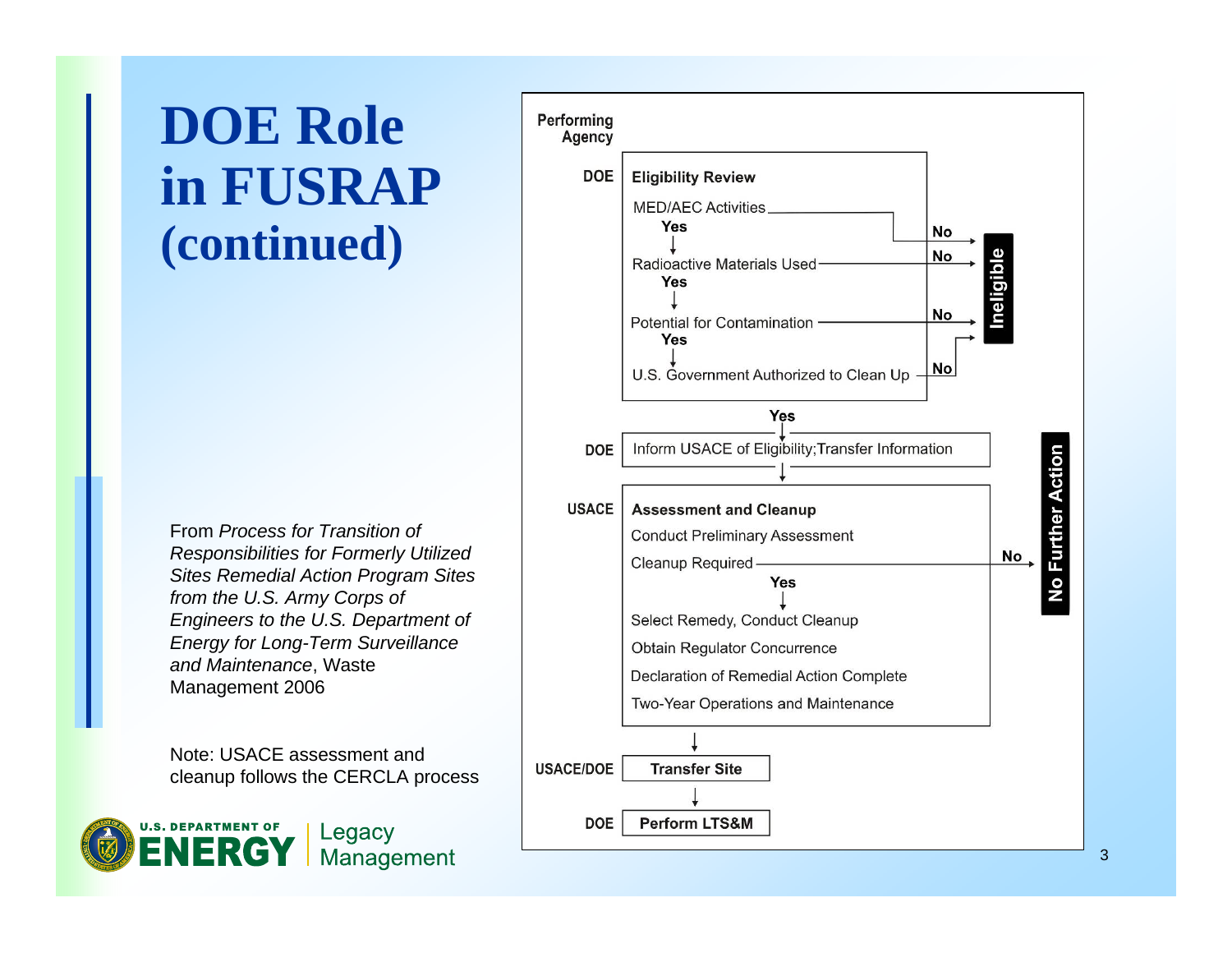# **DOE Activities at Completed NFSS Vicinity Properties**

- **Service Service**  Stakeholder support
	- Maintain and provide access to records
	- Respond to requests for information
- **Exaluations** 
	- Review assessment, remedial action, and verification records for selected properties
	- Evaluate risk at time of closure and under current land use
	- Ensure record collection is complete
	- Capture findings in report for stakeholders and future stewards

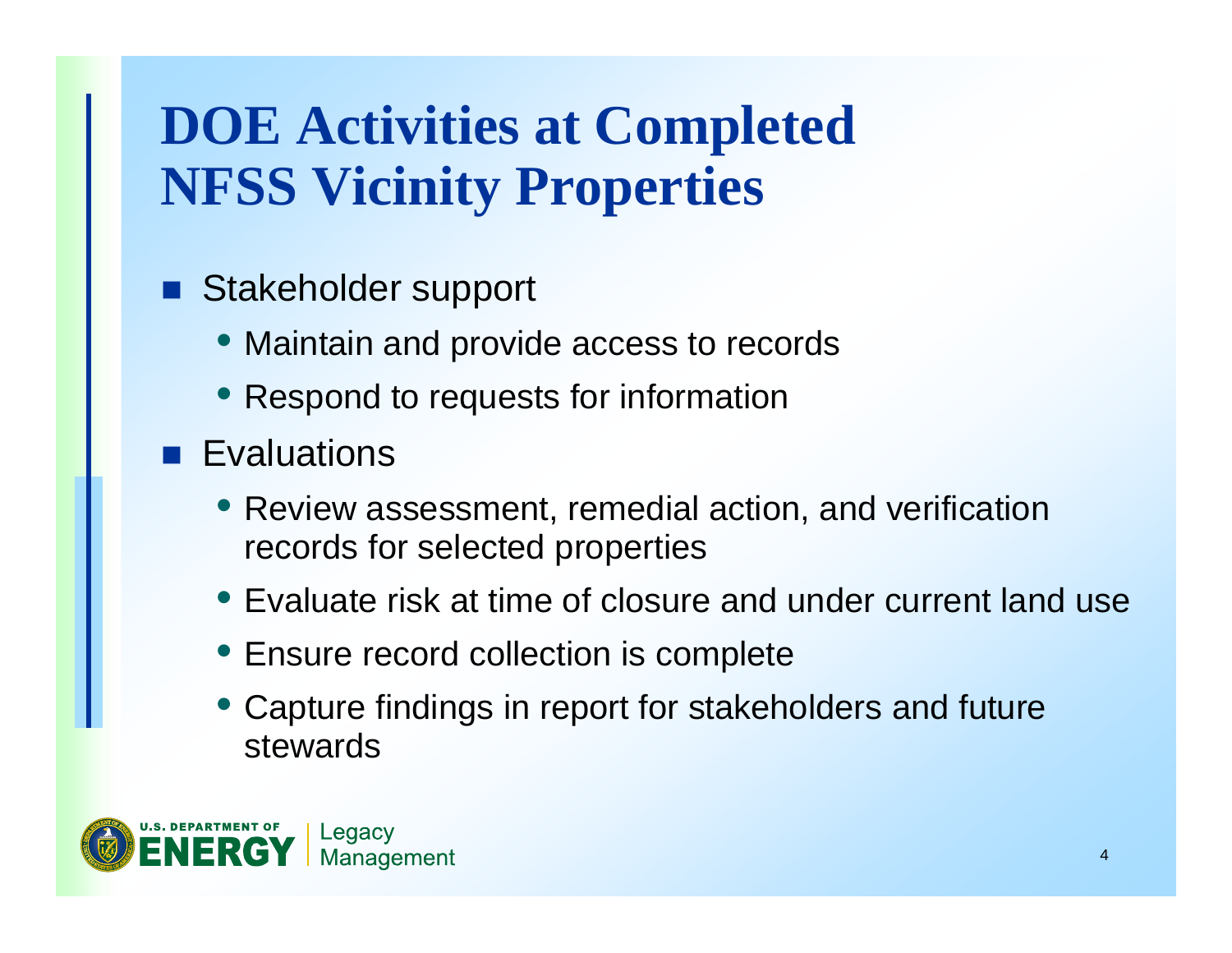**DOE Activities at Completed NFSS Vicinity Properties (continued)**

Rationale for properties<br>selected for evaluation:

Accessible to public: Q, R, X, CDD, WDD

Stakeholder interest: X

Adjacent to X and<br>NFSS, borders CDD: S, T, W



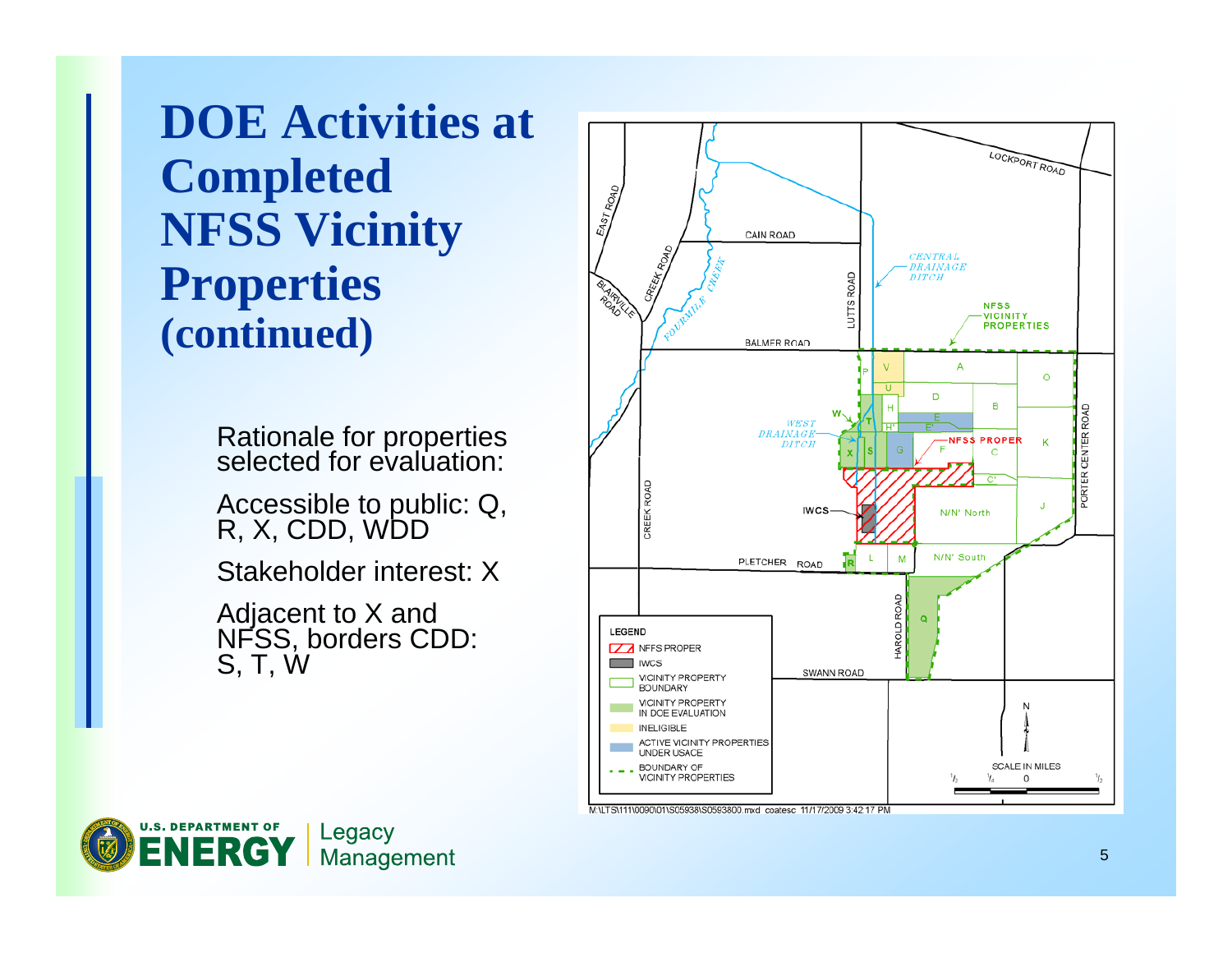# **DOE Activities at Completed NFSS Vicinity Properties (continued)**

- п Preliminary findings
	- DOE remediated soil contamination
	- All accessible areas of site surface were assessed
	- Assessed contamination was remediated
	- DOE released sites for existing use without restrictions
	- Land use has not been reviewed since completion
- F. DOE encourages stakeholder input
- F. DOE summary report will be released in March 2010
	- Assess protectiveness and compliance
	- Evaluate additional or new information
	- Present recommendations
- Site information is posted at www.LM.doe.gov